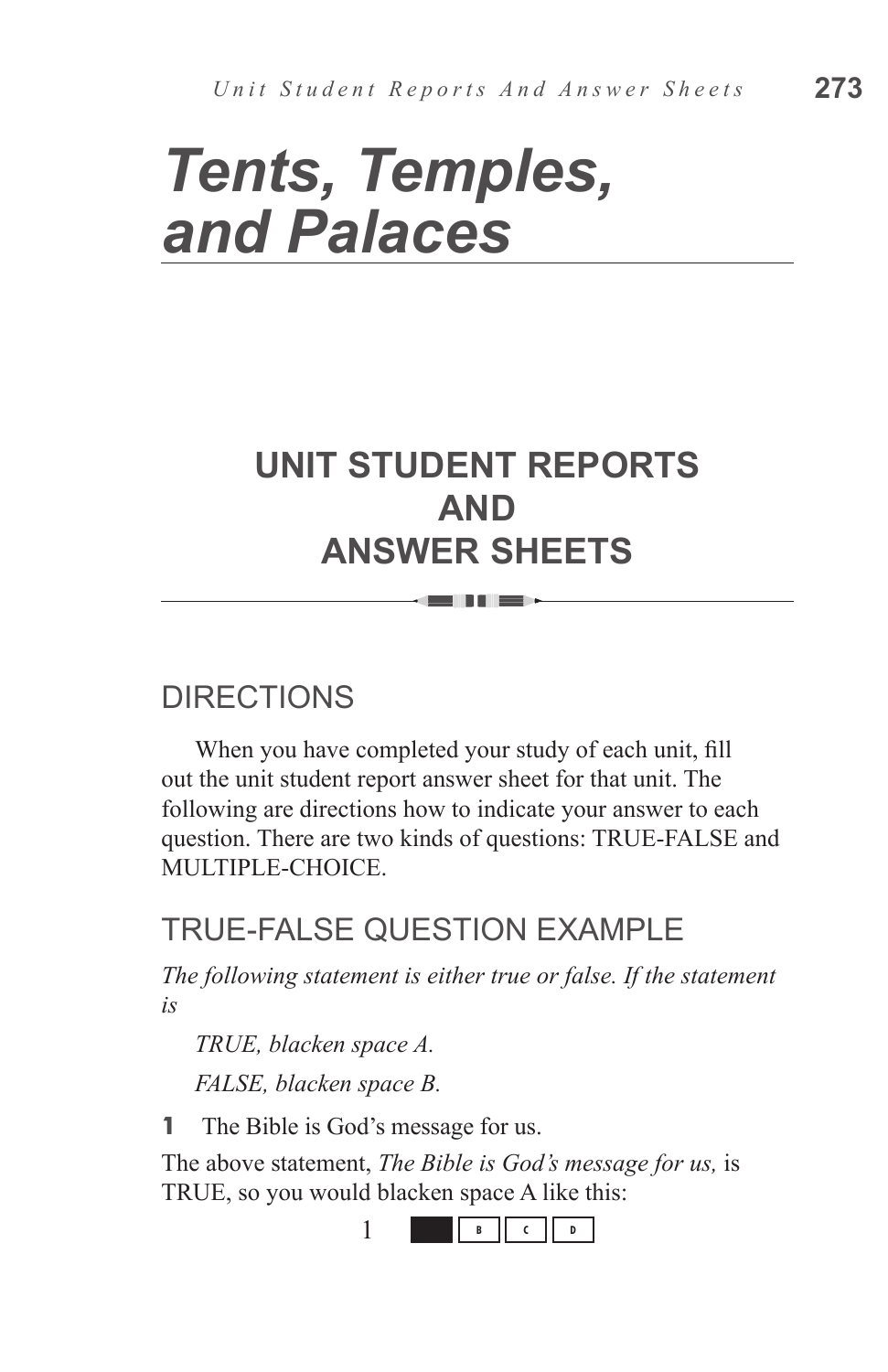## MULTIPLE CHOICE QUESTION EXAMPLE

*There is one best answer for the following question. Blacken the space for the answer you have chosen.*

- **2** To be born again means to
	- **a)** be young in age.
	- **b**) accept Jesus as Savior.
	- **c)**  start a new year.
	- **d**) find a different church.

The correct answer is b) *accept Jesus as Savior,* so you would blacken space B like this:

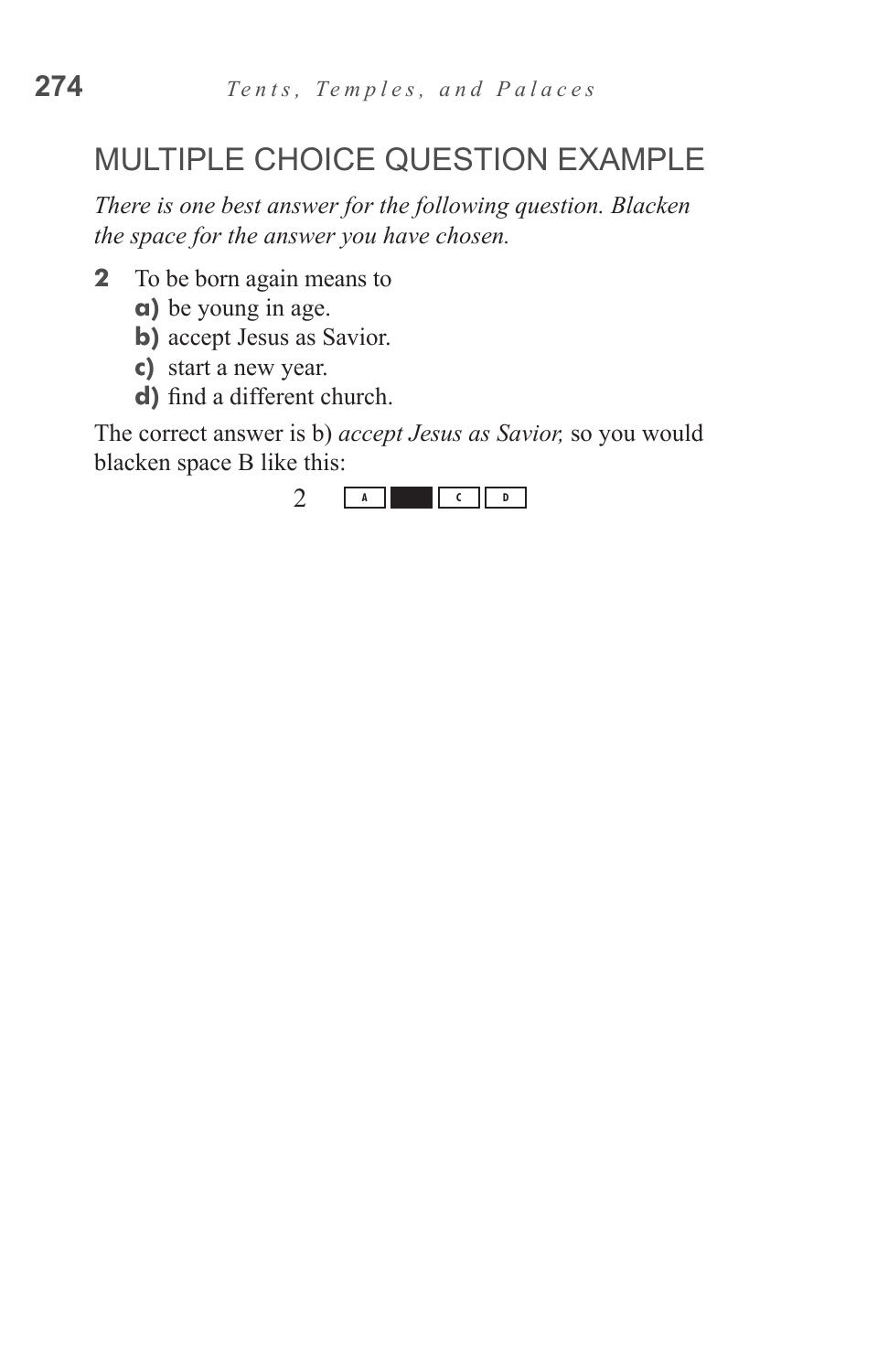# **STUDENT REPORT FOR UNIT ONE**

*Answer all questions on Answer Sheet for Unit One. See the examples on the* DIRECTIONS *page which show you how to mark your answers.*

#### PART 1—TRUE-FALSE QUESTIONS

*The following statement is either true or false. If the statement is*

> *TRUE, blacken space A. FALSE, blacken space B.*

**1** I have carefully read all of the lessons in Unit One.

**2** The three main divisions of the Old Testament books are history, prophecy, and poetry.

**3** In Christian teaching, the Fall refers to the time when Satan was cast out of heaven.

**4** Eight people were saved when God destroyed the world with the Flood.

**5** Abraham's first test of faith concerned sacrificing his son Isaac.

**6** The land of Egypt was located in the area between the Tigris and Euphrates river.

**7** Israel received the Law during the time they were camped at Mt. Sinai.

**8** The entrance to the court or enclosure of the tabernacle was on the east side.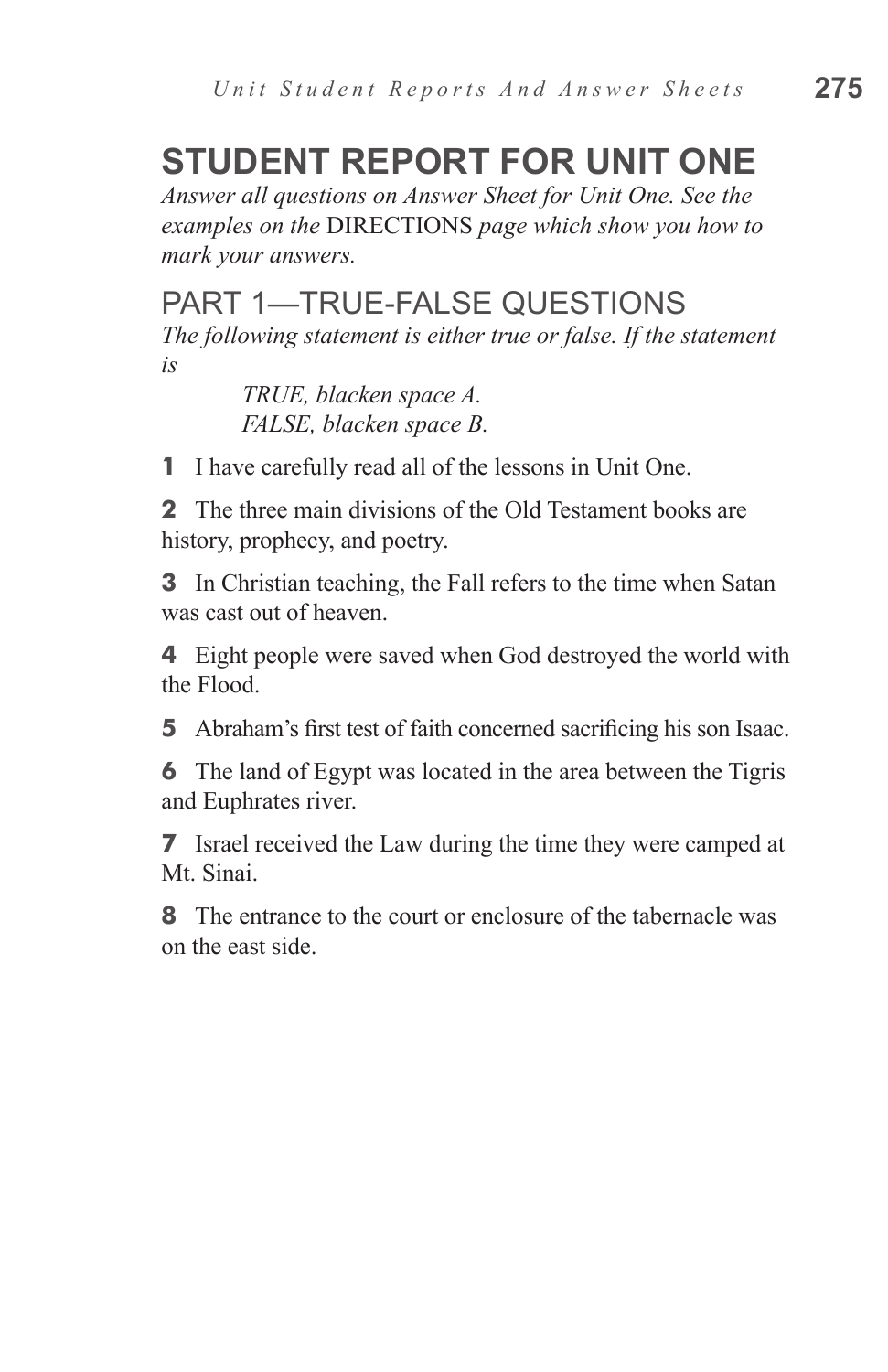## PART 2—MULTIPLE-CHOICE QUESTIONS

*There is one best answer for each of the following questions. Blacken the space on your answer sheet for the answer you have chosen.*

- **9** The basic theme or subject of the Old Testament is the
- **a)** history of the beginning of civilization.
- **b)** thoughts of good men who sought after truth.
- **c)** revelation of God to man through His acts and words.
- **d)** story of the kings of Israel.

**10** The Old Testament books of history

- **a)** have little to do with those of prophecy.
- **b**) help one understand those of prophecy.
- **c)** are more important than those of prophecy.
- **d)** are not as important as those of prophecy.
- **11**According to the Genesis account of Creation, man was created
- **a)** at the same time the animals were.
- **b**) after the likeness of angels.
- **c)** in the image of God.
- **d)** before the animals were.

**12**Which one of these events in Genesis pointed to the fact that one day a Savior would have to die for humanity's sins?

- **a)** God clothed Adam and Eve with the skins of animals.
- **b**) The serpent (Satan) tempted Eve to disobey God.
- **c)** Adam and Eve were sent from the Garden.
- **d)** The serpent (Satan) was cursed by God.

**13**After a description of where Noah's descendants settled, the account in Genesis emphasizes the family of

- **a)** Shem.
- **b)** Ham.
- **c)** Japheth.
- **d)** Canaan.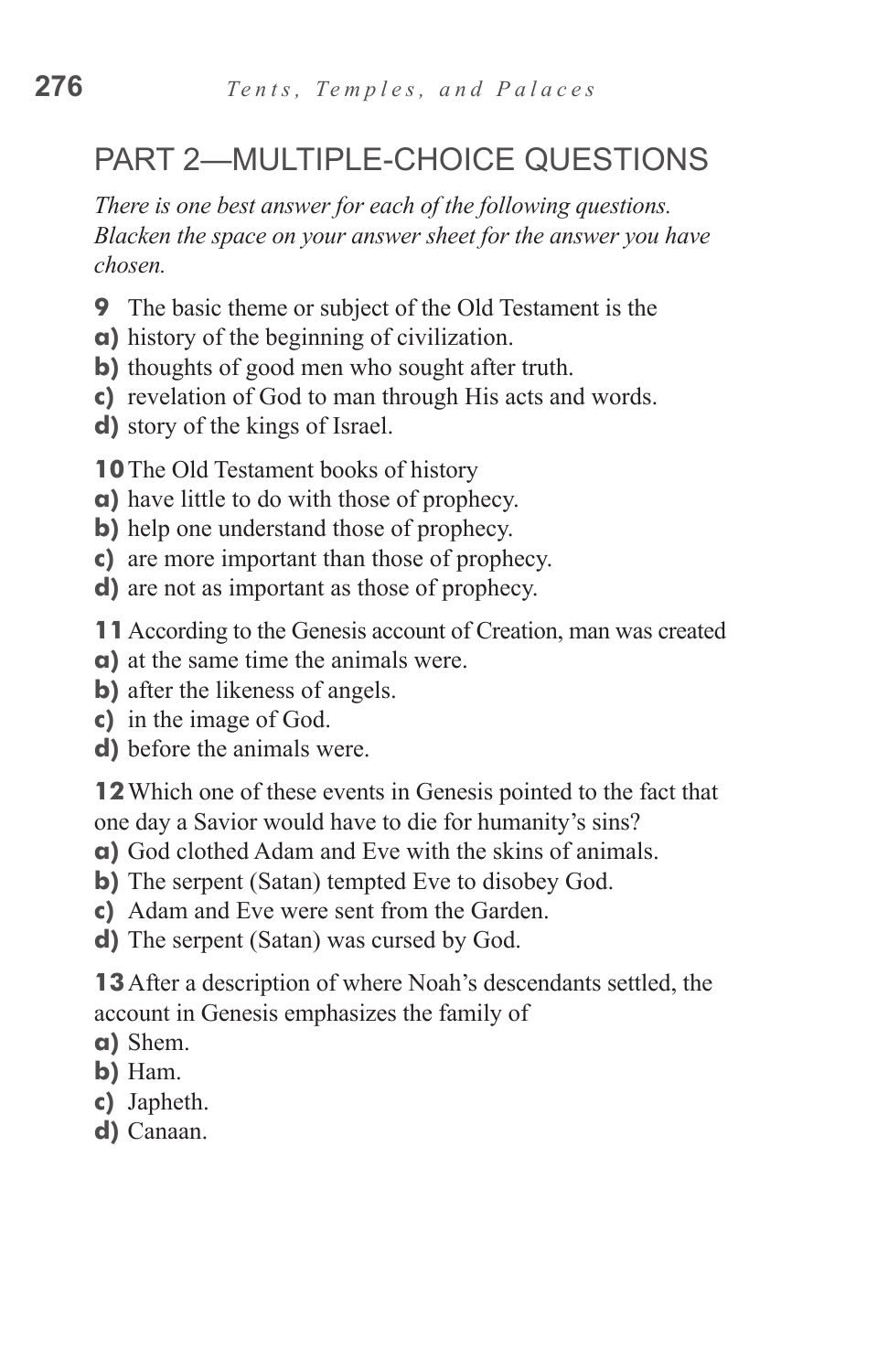**14**According to Romans 1, the corrupted condition of humankind described in Genesis 6 and 11 was a result of their

- **a)** ignorance of the truth.
- **b**) desire for greater prosperity.
- **c)** need for fuller knowledge.
- **d)** rejection of the truth.

**15** The issue involved when God called Abram to leave Ur was that of

- **a)** power.
- **b)** delay.
- **c)** riches.
- **d)** separation.

**16** The Israelites put the Passover lamb's blood on their doorposts. Another action which had the same result was when

- **a)** Abram's name was changed to Abraham.
- **b**) Noah built the boat (or ark).
- **c)** Isaac married Rebecca.
- **d)** Abram migrated from Ur to Haran.

**17**Which statement comes from the moral law which God gave to Israel?

- **a)** Celebrate three festivals a year to honor Me.
- **b)** Offer your food offerings to the Lord for seven days.
- **c)** Respect your father and your mother.
- **d)** No priest shall shave any part of his head.

**18**The furnishing in the Tent of the Lord's Presence which most clearly pictured Christ's death for our sins was the

- **a)** altar of sacrifice.
- **b)** golden lampstand.
- **c)** table of bread.
- **d)** bronze basin.

**19**It was only on the Day of Atonement that the high priest sprinkled the blood of the sacrifice on the

- **a)** golden altar of incense.
- **b)** mercy seat.
- **c)** altar of sacrifice.
- **d)** winged creatures.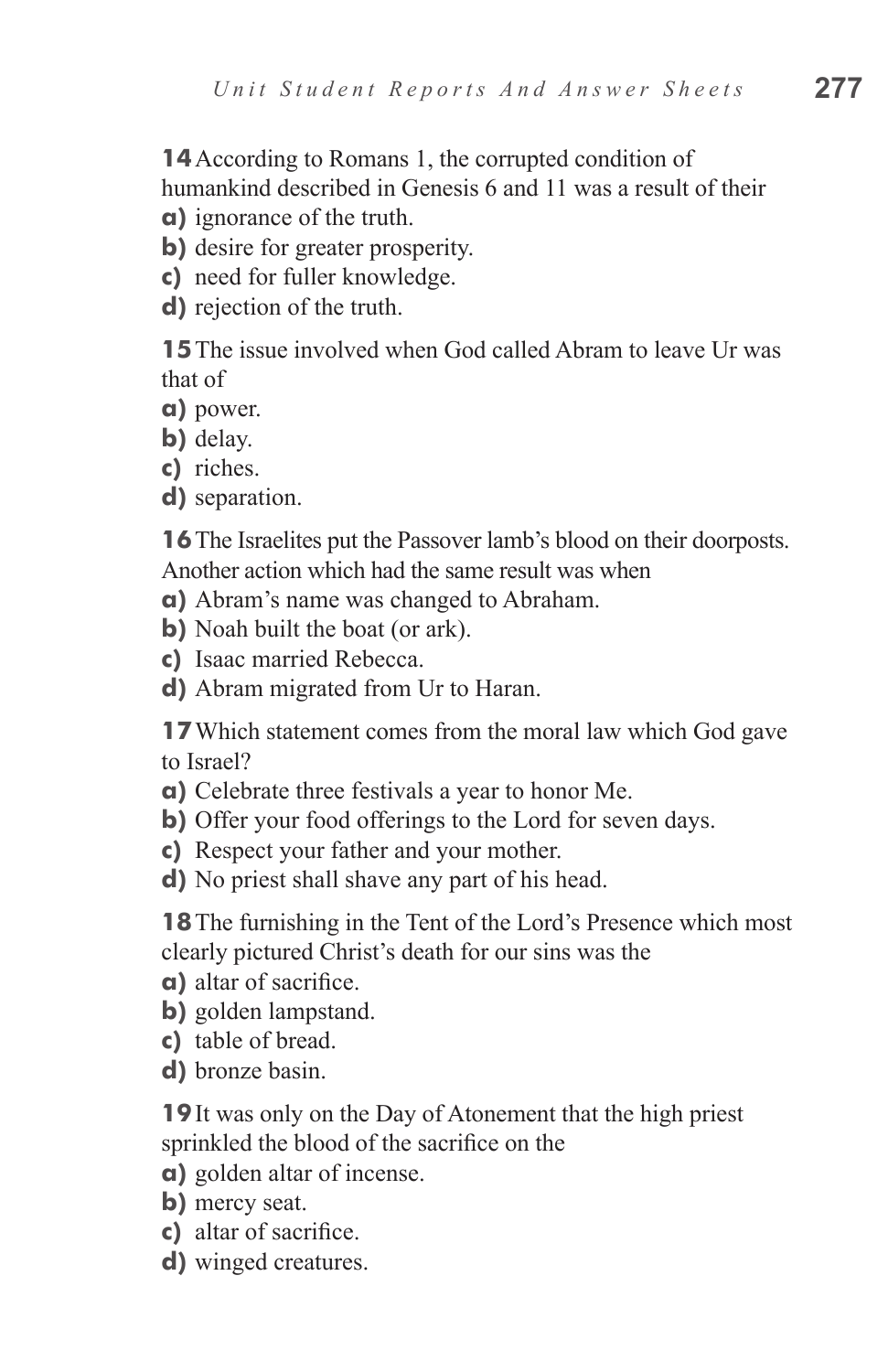**20**One of the consequences of Israel's unbelief at Paran was that

- **a)** only the priests and Levites were permitted to enter Canaan.
- **b**) they had to wander in the wilderness for 60 years.
- **c)** no one over 20 at the time entered Canaan later, except Joshua and Caleb.
- **d)** all of the spies died in a plague.

*END OF REQUIREMENTS FOR UNIT ONE. Follow the remaining instructions on your answer sheet and return it to your GU Instructor or office in your area, then begin your study of Unit Two.*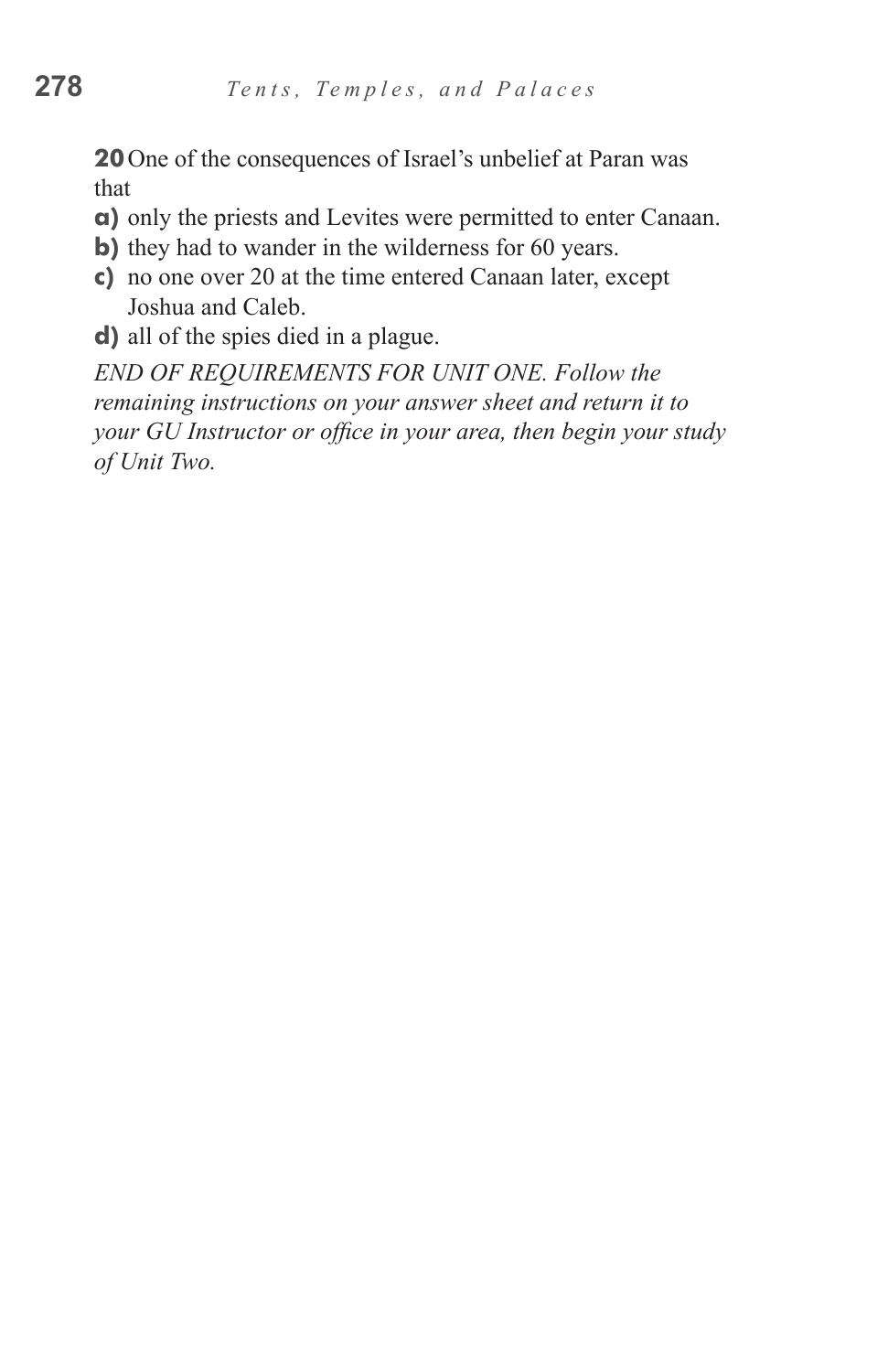# **STUDENT REPORT FOR UNIT TWO**

*Answer all questions on Answer Sheet for Unit Two. See the examples on the DIRECTIONS page which show you how to mark your answers.*

#### PART 1—TRUE-FALSE QUESTIONS

*The following statements are either true or false. If the statement is*

> *TRUE, blacken space A. FALSE, blacken space B.*

**1** I have carefully read all of the lessons in Unit Two.

**2** In the history of Israel, the era of the Judges followed the era of the Kingdom.

**3** In the land of Palestine, the Jordan river valley lies between the Mediterranean Sea and the central mountains.

**4** The peoples' request for a king displeased God.

**5** After Saul's death, David was recognized as king by all the tribes of Israel.

**6** David, Moses, and Solomon were among the writers of the book of Psalms.

**7** Of the two kingdoms, the northern kingdom went into captivity first.

**8** The southern kingdom was ruled by nine separate dynasties.

PART 2—MULTIPLE-CHOICE QUESTIONS *There is one best answer for each of the following questions. Blacken the space on your answer sheet for the answer you have chosen.*

**9** Israel was commanded to destroy the Canaanites because the Canaanites

- **a)** were not descendants of the righteous family of Noah.
- **b)** had continued in sin and would teach Israel to sin.
- **c)** had never had any knowledge of the true God.
- **d)** were more numerous and prosperous than the Israelites.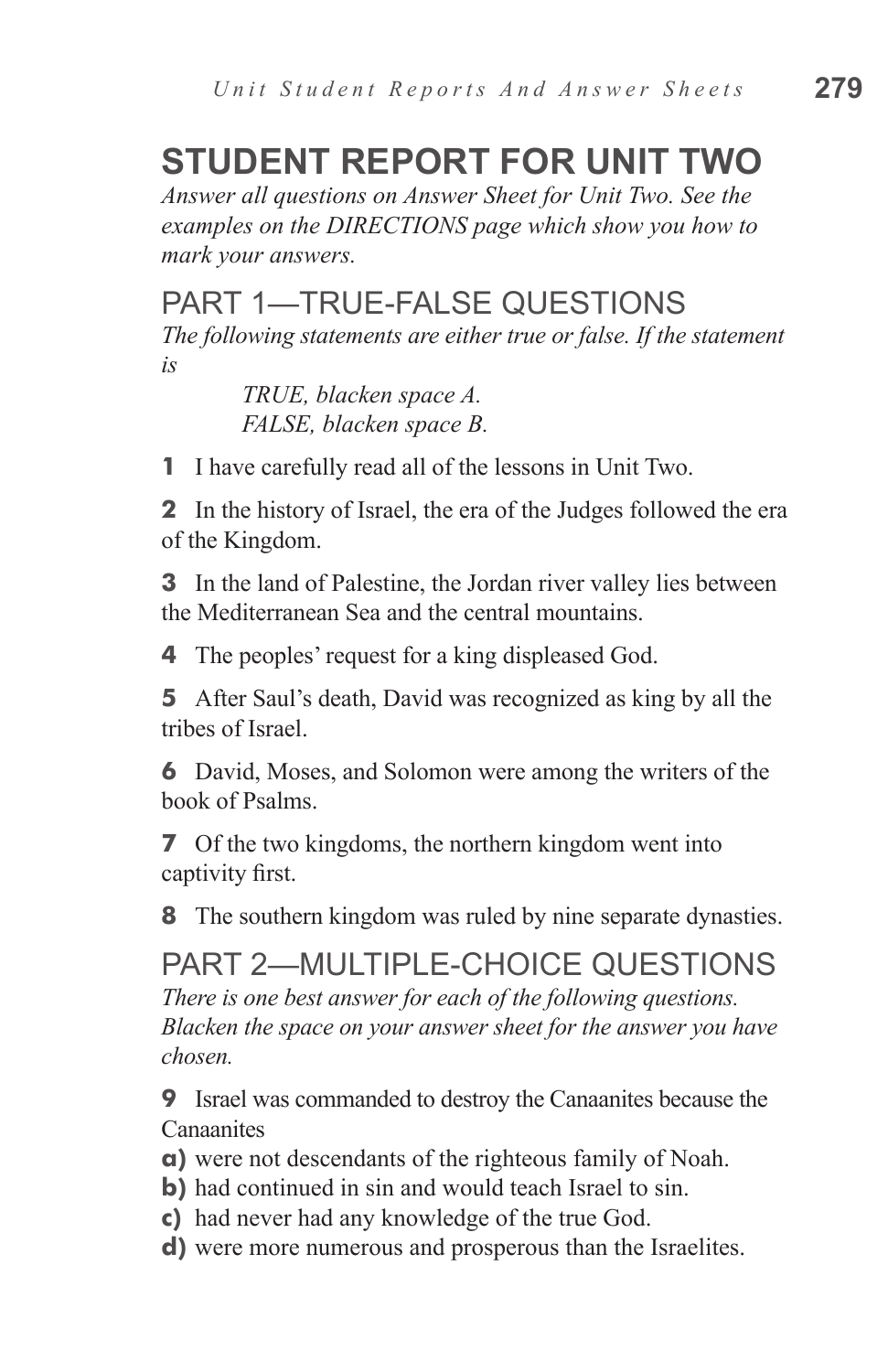**10**Which sentence correctly describes an aspect of Joshua's seven-year war of conquest?

- **a)** Joshua began by conquering the city of Hebron in the south and then went north.
- **b)** Joshua first took Jericho and the central area; he then conquered the southern area and finally the northern area.
- **c)** Joshua began by taking the northern area, then proceeded to take the central area and finally the southern part.
- **d)** After conquering Jericho, Joshua went north to take Dan and then south to take Jerusalem.
- **11**When the land was divided among the tribes,
- **a)** more tribes were located east of the Jordan river than west.
- **b)** no tribes were located east of the Jordan river.
- **c)** the tribes of Judah and Simeon were located in the southwest.
- **d)** all the tribes had the same amount of territory.

**12**The era of the Judges can best be described as the time when Israel

- **a)** repeated cycles of sin, punishment, repentance, and deliverance.
- **b**) had no leaders to deliver them from the oppressing nations.
- **c)** ceased to repent or call upon God to deliver them.
- **d)** had two periods of about 40 years of rest from their oppressors.
- **13**Saul was rejected as king because he
- **a)** refused to offer sacrifices.
- **b)** lacked military skill.
- **c)** repeatedly disobeyed the Lord.
- **d)** was disliked by the people.
- **14**The most important reason David pleased the Lord was that he
- **a)** won many victories for Israel.
- **b**) had been anointed by Samuel.
- **c)** wrote many beautiful Psalms.
- **d)** kept an attitude of humility and repentance.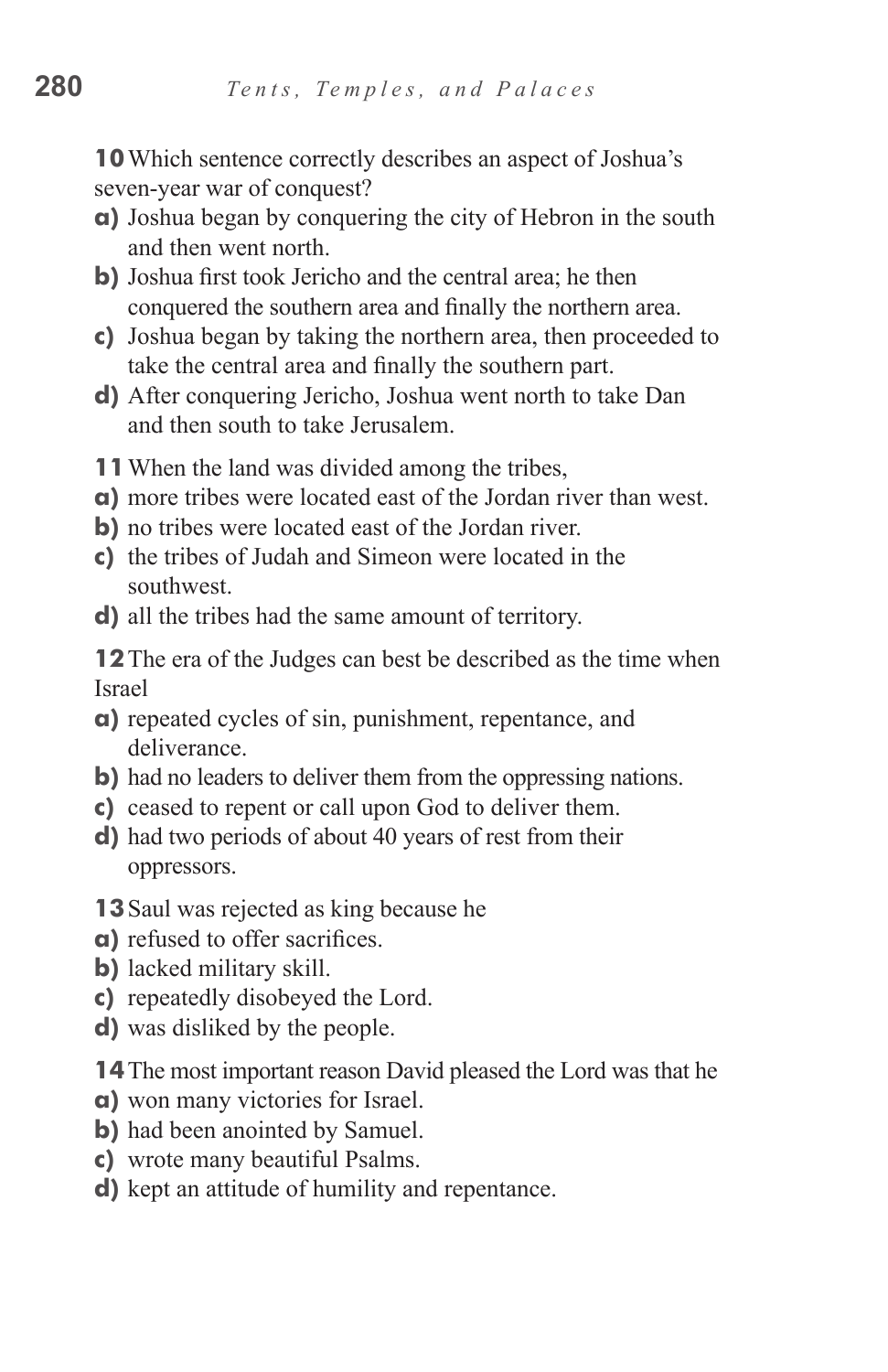- **15** Solomon was led into idolatry mainly because of the
- **a)** alliances he made with other nations.
- **b**) spiritual rebellion of the people.
- **c)** lack of leadership among the priests.
- **d)** influence of his foreign wives.

**16** The book of Job can best be described as

- **a)** a group of wise sayings concerning the behavior of young men.
- **b)** many beautiful poems and songs of praise to the Lord.
- **c)** a record of several speeches about the meaning of suffering.
- **d)** the story of how Job lost all because he was a sinner.

**17** The Jews likened the book of Proverbs to the outer court of the temple because it

- **a)** was written by Solomon, who built the temple.
- **b**) explained what the temple ceremonies meant.
- **c)** contained advice concerning human relationships.
- **d)** gave a description of the behavior required of priests.

**18**The books 1 and 2 Chronicles place special emphasis on the

- **a)** kings of Israel, the northern kingdom.
- **b**) ceremonies and officials of the temple.
- **c)** reign of the kings who obeyed the Lord.
- **d)** ministries of the prophets such as Elijah and Elisha.

**19**The kingdom was divided primarily because

- **a)** Solomon turned away from the Lord.
- **b**) Israel's enemies became too strong to defeat.
- **c)** there were no godly prophets to warn the people.
- **d)** none of David's descendants were able to rule.

**20**The prophets' message is most completely described as

- **a)** a detailed list of all principles of right and wrong which should be followed by all godly people.
- **b)** a summary of past events and predictions of the future.
- **c)** an explanation of all that would take place during the life and ministry of the Messiah.
- **d)** a message for his own generation, predictions of the future, and moral principles for all godly people.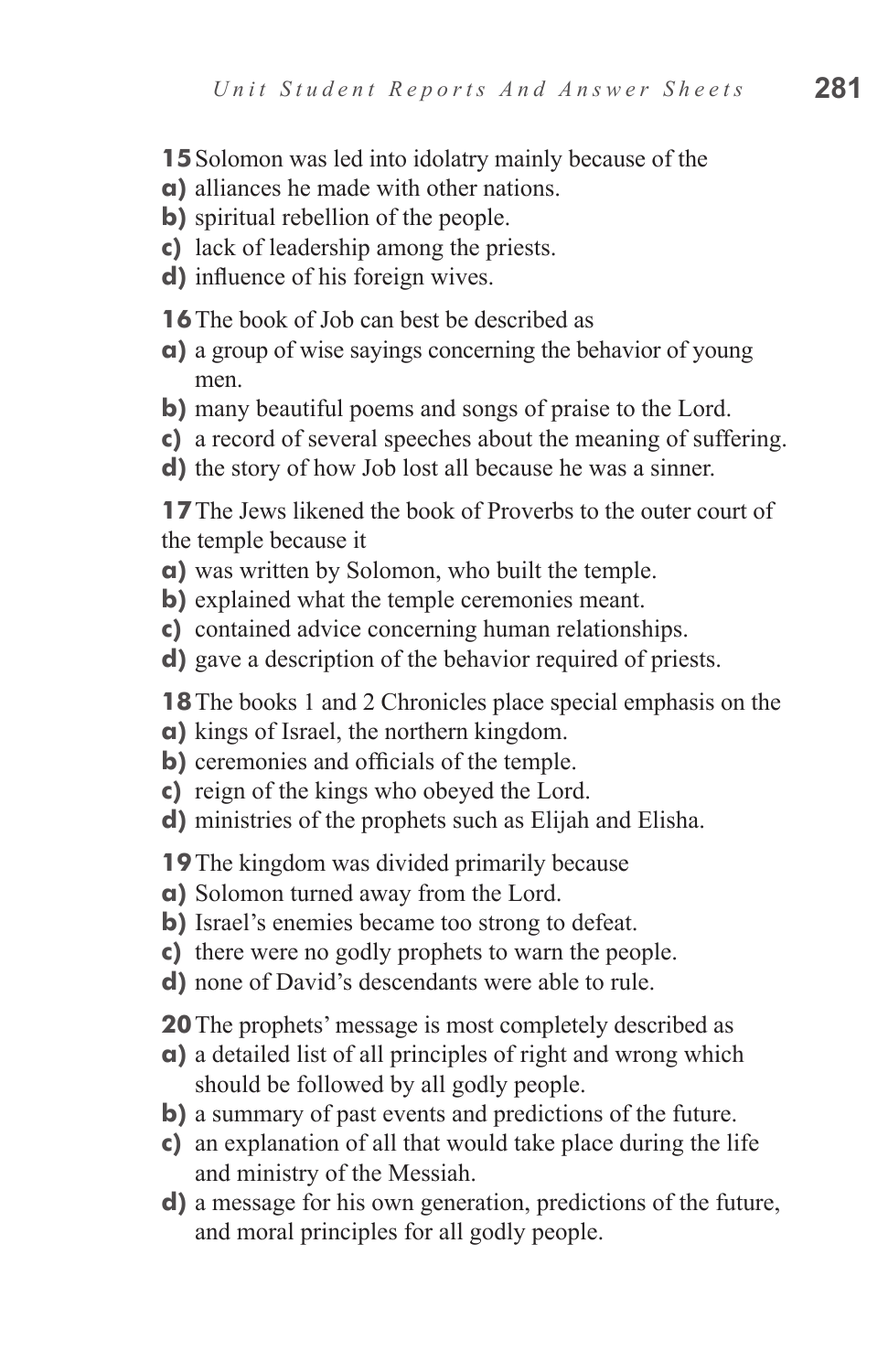*END OF REQUIREMENTS FOR UNIT TWO. Follow the remaining instructions on your answer sheet and return it to your GU instructor or office in your area, then begin your study of Unit Three.*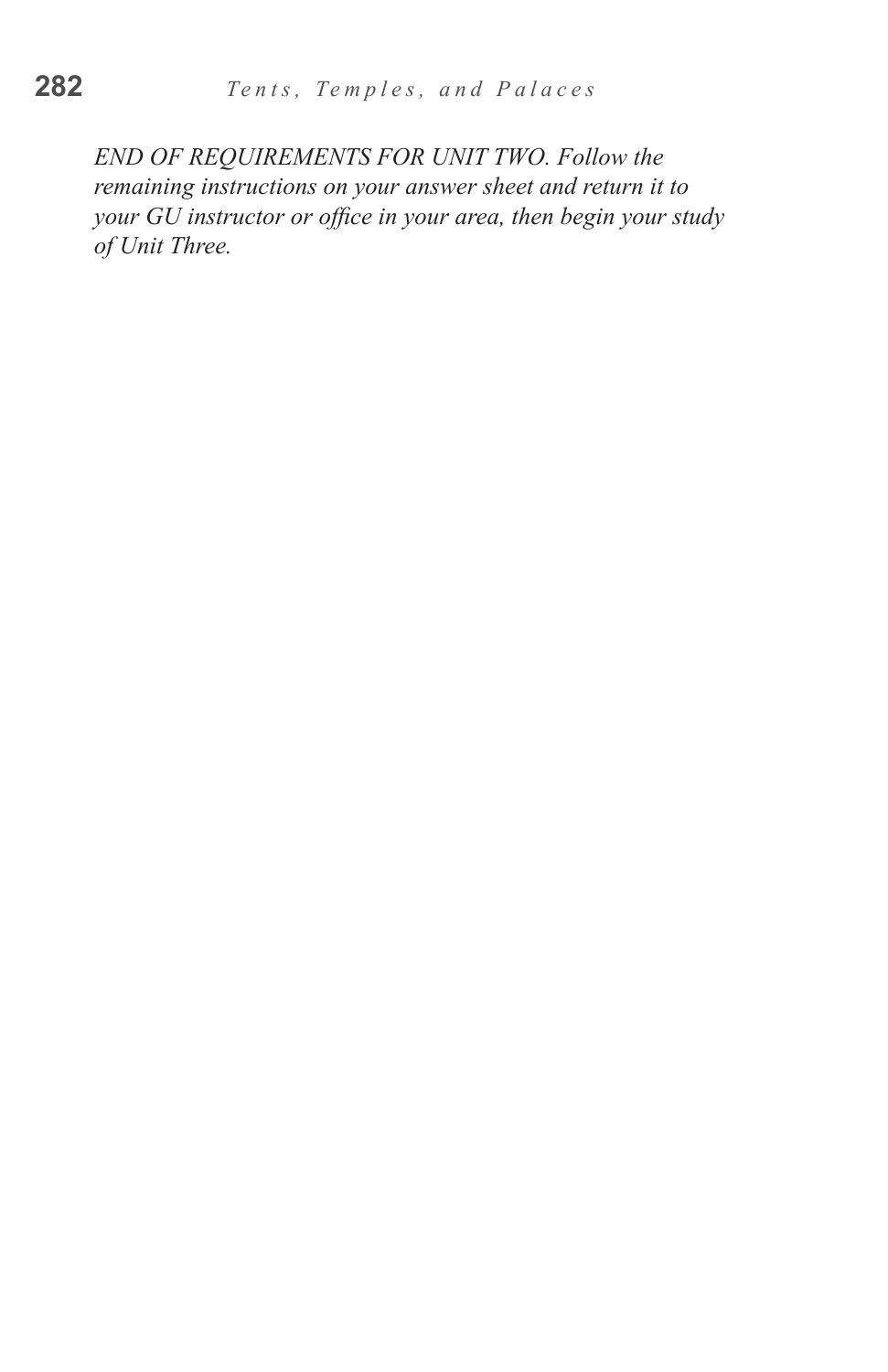# **STUDENT REPORT FOR UNIT THREE**

*Answer all questions on Answer Sheet for Unit Three. See the examples on the DIRECTIONS page which show you how to mark your answers.*

#### PART 1—TRUE-FALSE QUESTIONS

*The following statements are either true or false. if the statement is*

> *TRUE, blacken space A. FALSE, blacken space B.*

**1** I have carefully read all of the lessons in Unit Three.

**2** The northern kingdom was defeated in 722 B.C. by the Assyrians.

**3** The book of Daniel is associated with the years of the Babylonian captivity.

**4** Esther asked the Egyptian king not to allow the Jews to be killed.

**5** The decree for the Jews to rebuild the temple came from Cyrus, the king of Persia.

**6** It was during the third expedition that most of the Jews returned to Jerusalem.

**7** The Jews had no opposition to their task of rebuilding the wall of Jerusalem.

**8** The Jews were not able to completely finish the wall of Jerusalem.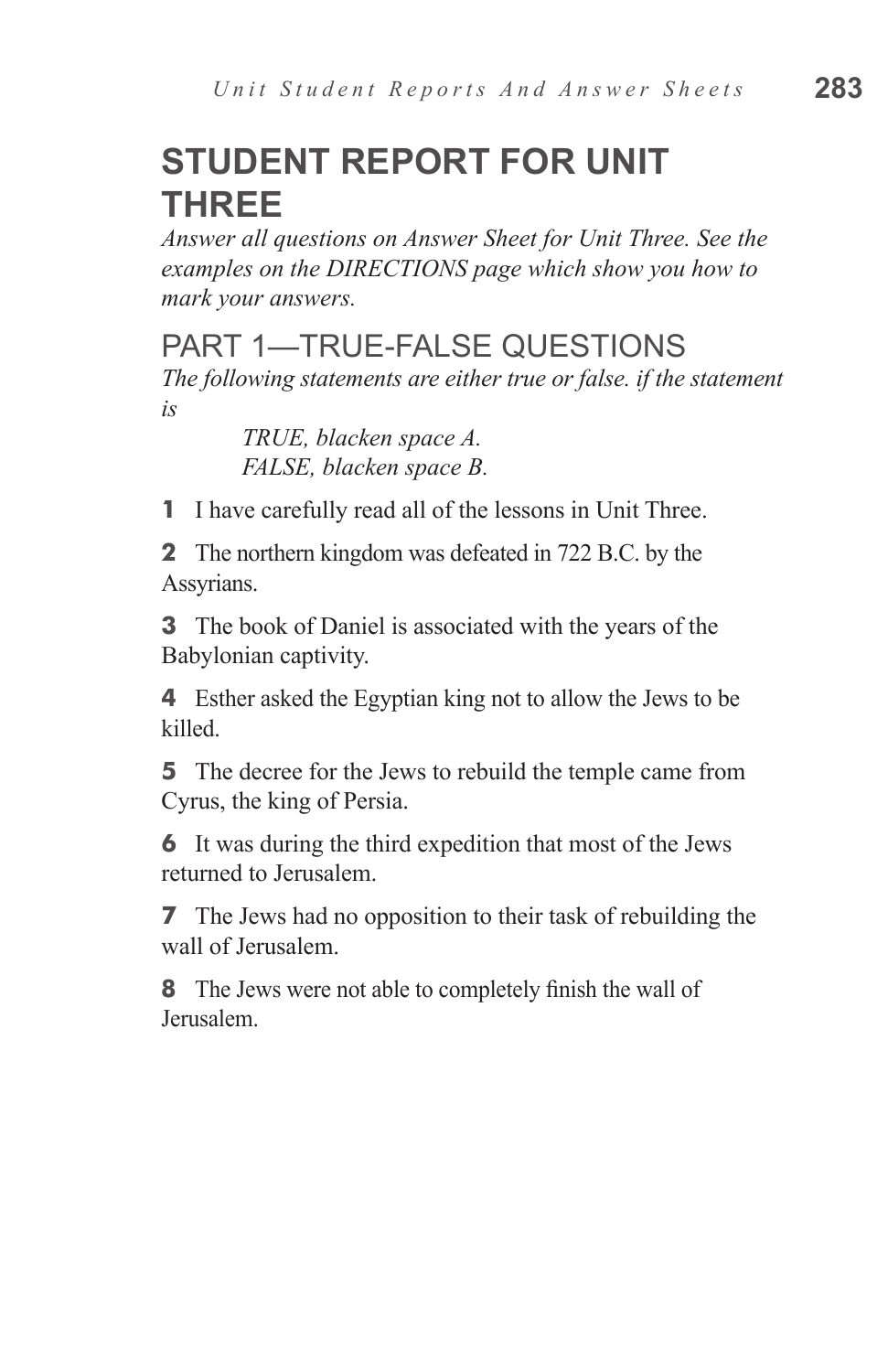## PART 2—MULTIPLE-CHOICE QUESTIONS

*There is one best answer for each of the following questions. Blacken the space on your answer sheet for the answer you have chosen.*

**9** In relation to foreign powers, the divided kingdoms were located

- **a)** in a triangle with Assyria and Egypt on the west and Babylon on the east.
- **b)** west of Egypt and closer to the Assyrian border than the Babylonian.
- **c)** about halfway between the two great cities of Nineveh and Babylon.
- **d)** in a triangle with Babylon and Assyria on the east and Egypt on the west.

**10**Which sentence correctly describes the fall of the northern kingdom?

- **a)** After a ten-year siege of Samaria, Sargon II took captives to Babylon.
- **b**) Shalmaneser III captured the northern kingdom after a fiveyear siege of Samaria.
- **c)** The northern kingdom resisted until 586 B.C. and then fell.
- **d)** Sargon II captured Samaria after a five-year siege and took captives to Assyria.

**11**Which sentence correctly describes the fall of the southern kingdom?

- **a)** The southern kingdom fell to the Assyrians in 586 B.C.
- **b)** Jerusalem was burned and destroyed by Nebuchadnezzar in 605 B.C.
- **c)** After 20 years of resistance to Babylon, Jerusalem fell in 586 B.C.
- **d)** Sargon II defeated the southern kingdom and took captives in 586 B.C.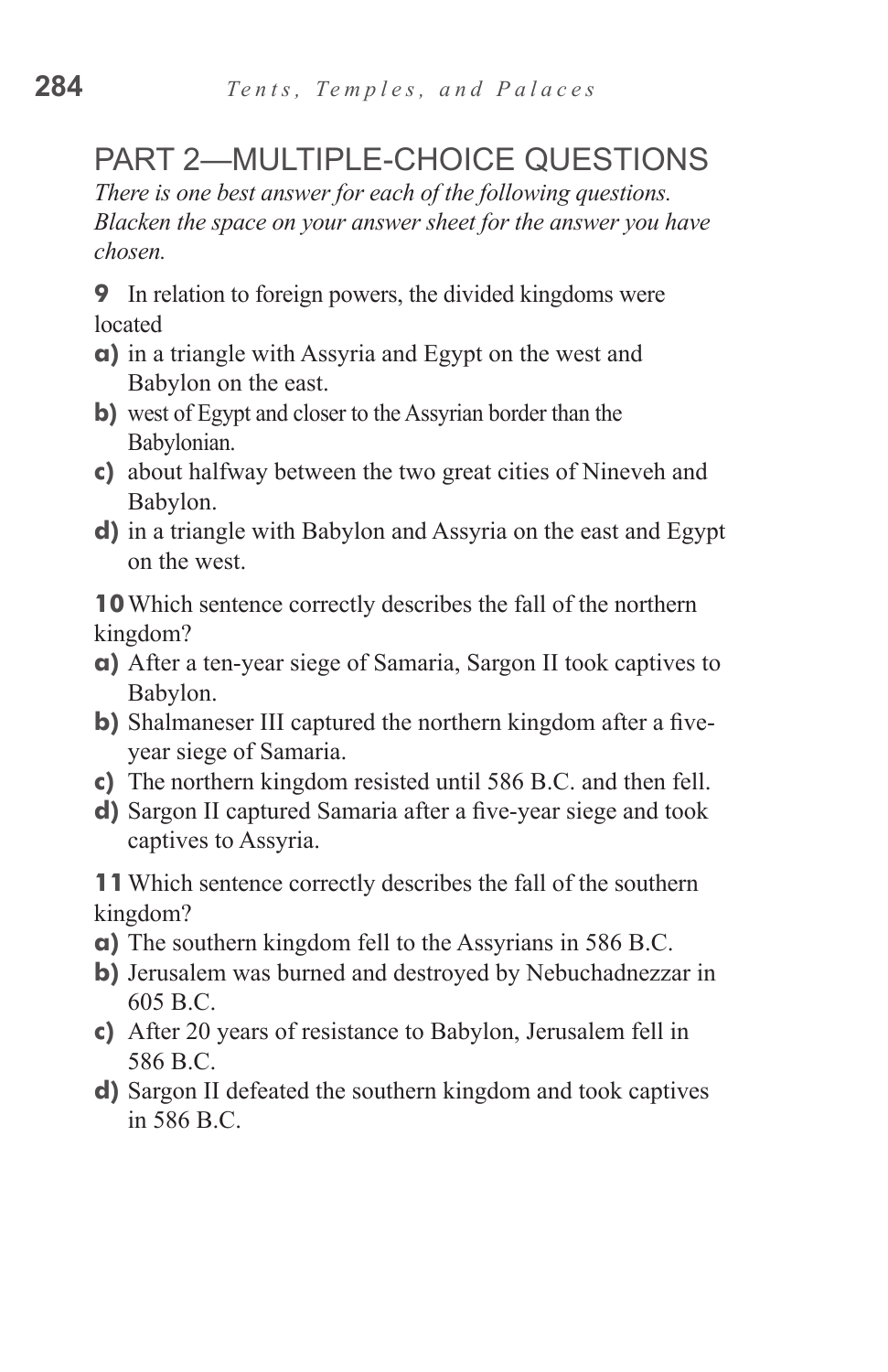**12** The writings of God's people during their captivity show us that

- **a)** God did not continue to give them prophecies about the Messiah.
- **b**) some Jews had positions of great power and influence.
- **c)** they had no real hope of ever returning to Jerusalem.
- **d)** it was impossible for any of them to continue worshipping God.

**13**Which books are most closely associated with the Babylonian captivity?

- **a)** Esther, Jeremiah, Ezekiel, and Daniel
- **b)** Ruth, Esther, Ezekiel, and Jeremiah
- **c)** Isaiah, Daniel, Hosea, and Joel
- **d)** Esther, Job, Daniel, and Ezekiel

**14**According to Lesson 9, one of the five benefits gained by the Jews from their years of captivity was that they

- **a)** learned about the culture of other civilizations.
- **b**) began a new form of worship that birthed the synagogue.
- **c)** enjoyed success and favor with all the foreign rulers.
- **d)** settled down in the land of captivity and became prosperous.

**15**The reason why God brought His people back to their land at the time He did was to

- **a)** preserve them from the decline of the eastern empires.
- **b**) give them rest from the increasing might of the Babylonians.
- **c)** save them from the rising powers of the Persian empire.
- **d)** help them survive the decline of the Macedonian empire.

**16**In the first expedition of rebuilding,

- **a)** Zerubbabel and Jeshua were the leaders, and the temple was rebuilt.
- **b)** Cyrus told the Jews to rebuild and sent Nehemiah to lead them.
- **c)** about 2,000 Jews returned and were successful in rebuilding the wall.
- **d)** the wall was dedicated and Ezra brought about a revival of worship.